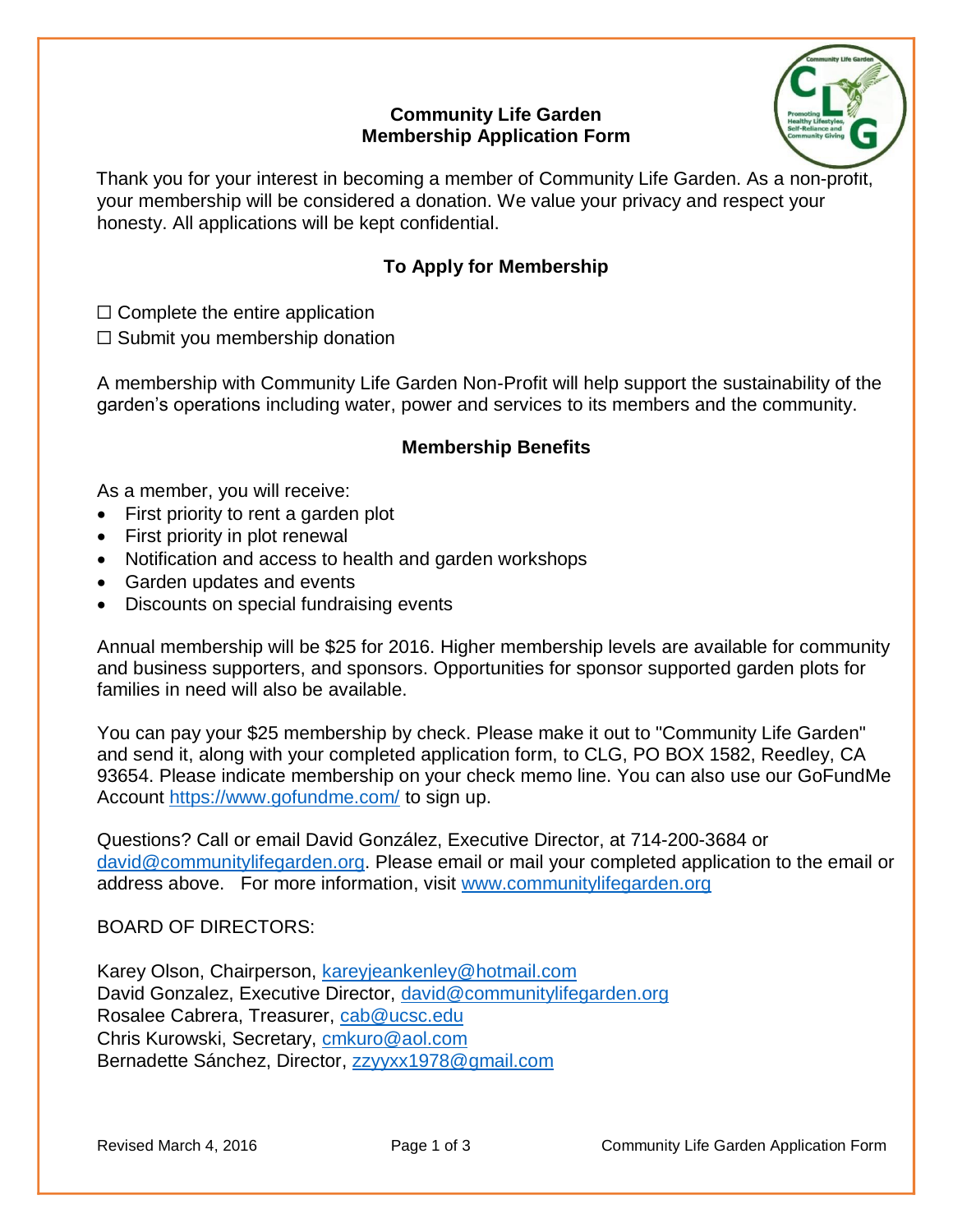| <b>Membership Application Form: Please return this completed Form</b><br>Date of Application: _________________________<br><b>Section 1: Member Information</b><br><b>Healthy Lifestyles,<br/>Self-Reliance and<br/>Sommunity Giving</b>                                    |
|-----------------------------------------------------------------------------------------------------------------------------------------------------------------------------------------------------------------------------------------------------------------------------|
|                                                                                                                                                                                                                                                                             |
|                                                                                                                                                                                                                                                                             |
|                                                                                                                                                                                                                                                                             |
|                                                                                                                                                                                                                                                                             |
|                                                                                                                                                                                                                                                                             |
| <b>Section 2: Member Interests</b>                                                                                                                                                                                                                                          |
| Are you interested in renting a garden plot? $\Box$ Yes $\Box$ No                                                                                                                                                                                                           |
| We identified two growing periods. They are from March 1 to August 30 and September 1 to<br>February 28. Member Gardeners can select one or both periods for the same plot.                                                                                                 |
| I would like my garden plot from March 1 to August 30? $\Box$ Yes $\Box$ No                                                                                                                                                                                                 |
| I would like my garden plot from September 1 to February 28? $\Box$ Yes<br>$\Box$ No                                                                                                                                                                                        |
| I would like my garden plot for both growing periods? $\Box$ Yes $\Box$ No                                                                                                                                                                                                  |
| I am interested in attending gardening and wellness workshops? $\Box$ Yes<br>$\Box$ No                                                                                                                                                                                      |
| <b>Section 3: Member Acknowledgement</b>                                                                                                                                                                                                                                    |
| be placed on a priority list based on a first come first serve basis. As a member, I will assist at<br>volunteer events whenever possible. I am welcomed to participate at board meetings and may<br>become a board member as dictated by the Community Life Garden Bylaws. |

To the best of my knowledge, there is nothing that will prevent me from being able to perform the essential duties required of gardening, and as identified by the CLG Rules and Policies, should I choose to rent a garden plot.

Signature: \_\_\_\_\_\_\_\_\_\_\_\_\_\_\_\_\_\_\_\_\_\_\_\_\_\_\_\_\_\_\_\_\_\_\_\_\_\_\_\_\_\_\_\_\_\_ Date: \_\_\_\_\_\_\_\_\_\_\_\_\_\_\_

Revised March 4, 2016 **Page 2 of 3** Community Life Garden Application Form